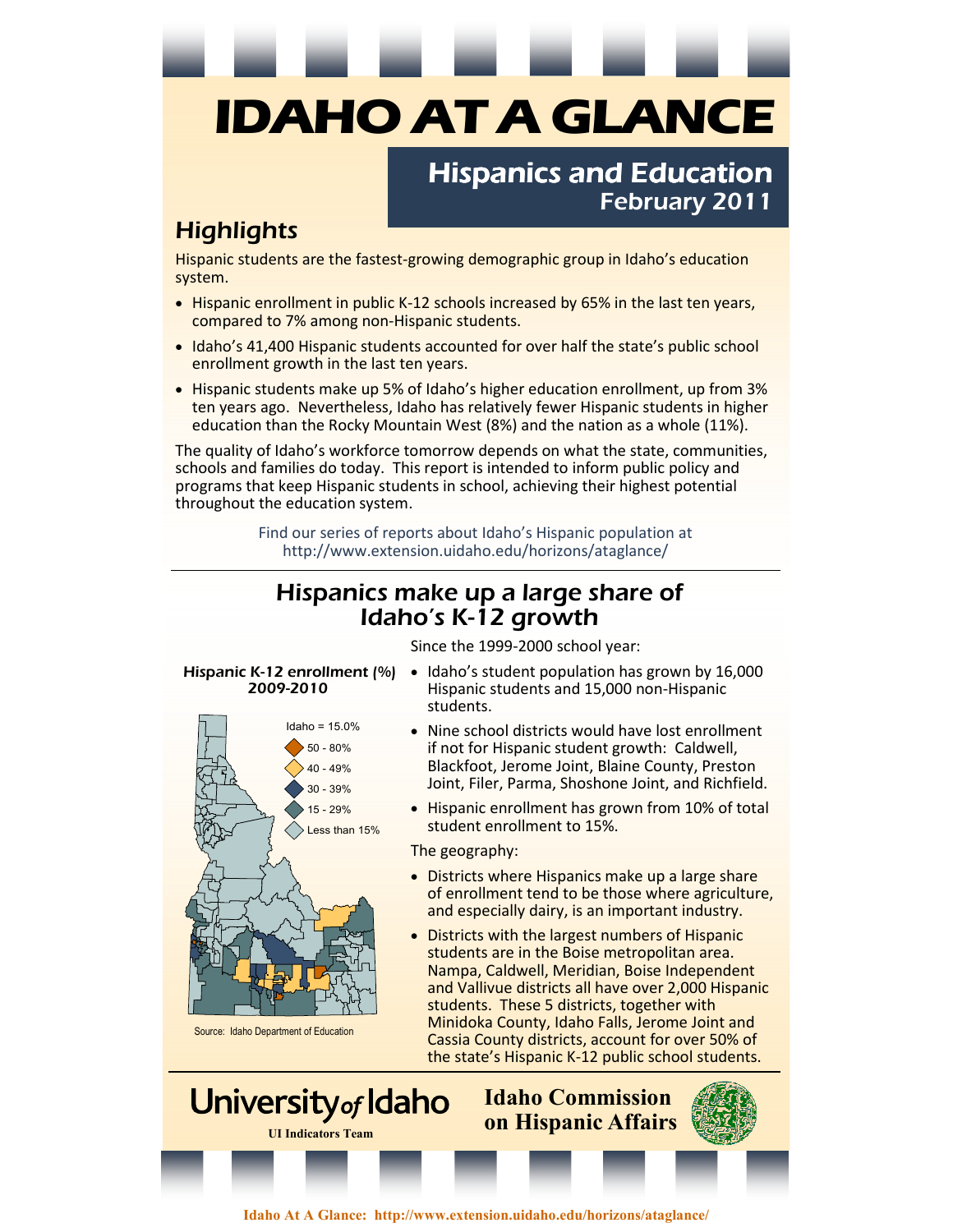## K-12 ACHIEVEMENT

The Idaho Standards Achievement Test (ISAT) measures student proficiency for students in grades 3-10. All 10th grade students must show proficiency in reading, language usage and mathematics in order to graduate from high school.

- A similar share of Hispanic and non-Hispanic students in grades 3-10 have proficient scores on all three ISAT subjects, although a greater share of Hispanics have proficient Reading ISAT scores. Non-Hispanic students, however, are much more likely to have advanced scores in all three subjects.
- Like non-Hispanics, Hispanic students perform best on the Reading ISAT.

The Idaho Reading Indicator (IRI), which is administered to all Idaho students in grades K-3, measures whether students' reading levels are at, near or below grade level. For the IRI:

• The share of Hispanic students scoring at grade level is 39%, compared to 57% for non-Hispanic students.



• The share of Hispanic students scoring below grade level is 32%, compared to 17% for non-Hispanic students.

# LEARNING ENGLISH AS A SECOND LANGUAGE

Limited English Proficiency (LEP) refers to students who have a home language other than English, who do not show proficiency on an English language test, and whose parents do not turn down LEP services.

- Not all districts with a large share of Hispanic students have large LEP student populations.
- While not all LEP students are Hispanic and not all Hispanic students need help with learning English, 83% of LEP students are native Spanish speakers.
- The top 2 languages of Idaho's LEP students are Spanish and North American Indian.

| Districts with the largest share of Hispanic K-12 students |                              |                                 |                            |
|------------------------------------------------------------|------------------------------|---------------------------------|----------------------------|
| 2009-2010                                                  | <b>Total</b><br>Students (#) | <b>Hispanic</b><br>Students (%) | <b>LEP</b><br>Students (%) |
| Wilder                                                     | 396                          | 80                              | 59                         |
| Murtaugh Joint                                             | 252                          | 56                              | 15                         |
| Caldwell                                                   | 6,248                        | 54                              | 16                         |
| Aberdeen                                                   | 804                          | 50                              | 11                         |
| <b>Clark County</b>                                        | 199                          | 49                              | 28                         |
| Wendell                                                    | 1,053                        | 46                              | 32                         |
| <b>Glenns Ferry Joint</b>                                  | 451                          | 45                              | 34                         |
| <b>Shoshone Joint</b>                                      | 611                          | 44                              | 31                         |
| Jerome Joint                                               | 3,613                        | 42                              | 15                         |
| Minidoka County Joint                                      | 4,107                        | 42                              | 12                         |
| COSSA *                                                    | 94                           | 41                              | n/a                        |
| <b>American Falls Joint</b>                                | 1,471                        | 40                              | 27                         |

Source: Idaho Department of Education

\* COSSA: The Canyon-Owyhee School Service Agency is a cooperative effort of 5 rural districts that provides specialized services: special education, alternative high school education and professional-technical education.

# PROGRAMS THAT BENEFIT HISPANIC STUDENTS

- **Head Start**—provides developmental services for low-income Hispanic and migrant preschoolers in 19 counties through the Community Council of Idaho.
- **College Assistance Migrant Program**—federal, transitional support for students during freshman year if they or their parents are migrant or seasonal farm workers. Both University of Idaho and Boise State University have CAMP programs.
- **TRiO**—federal program that helps low-income, first-generation college students overcome class, social and cultural barriers to higher education.
- **Job Corps**—a free, federal technical training and education program that helps lowincome youth gain skills to be successful in the workplace and/or higher education.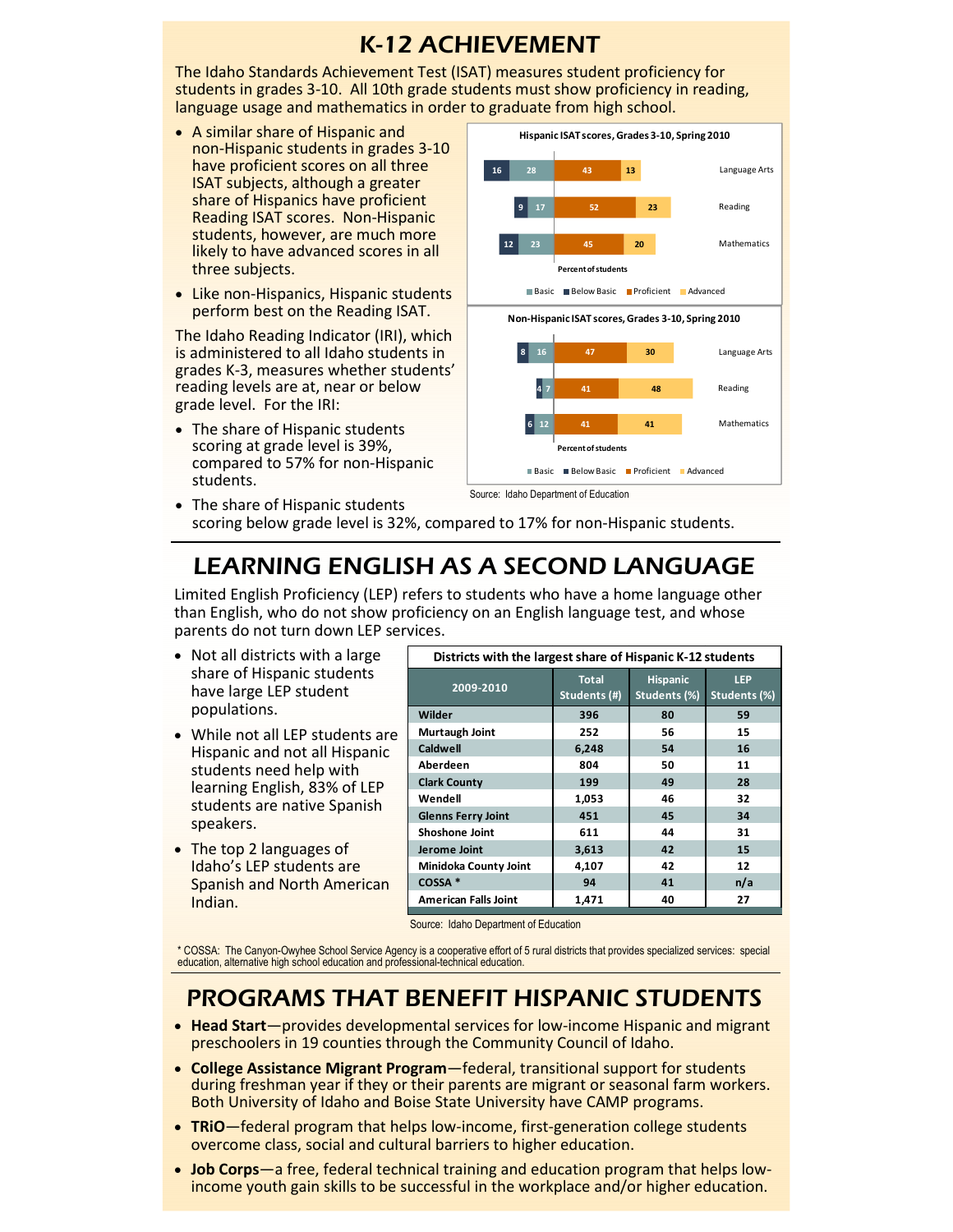#### HIGHER EDUCATION

#### **Idaho** trends:

- In Fall 2008, approximately 4,400 Hispanic students were enrolled at one of Idaho's institutions of higher education (both public and private), ranging from technical colleges and cosmetology schools to the state's colleges and universities.
- Hispanic enrollment at Idaho's 4-year public institutions of higher education has grown from 1,480 in Fall 2000 to 2,540 in 2008, a 72% increase.
- Six-year graduation rates for Hispanics are lower than those for non-Hispanic white students at all three of Idaho's public universities. Only at Lewis-Clark State College are the rates higher for Hispanics.
- Both Hispanic and non-Hispanic white students lag their national peers in college graduation rates.
- Hispanics and non-Hispanics earn college degrees in similar fields. About 45% of bachelor's degree holders in both groups earn degrees in science, engineering and related fields.

**National** trends, as reported by the Pew Research Center and Pew Hispanic Center:

- College freshman classes boomed during the latest recession. Threefourths of the increase came from an increase in minority student enrollment, and some of this growth was due to record rates of high school completion among Hispanics.
- Hispanic students are more likely than other groups to think a college education is important, and yet they are less likely to have high educational expectations for themselves. The reason for the gap is tied to pressure for Hispanic students to financially support their families.
- Hispanic students are more likely to attend college on a part-time basis.

| 6-year college graduation<br>rates, 2007 | Idaho   | U.S. |
|------------------------------------------|---------|------|
|                                          | Percent |      |
| <b>Hispanic students</b>                 |         |      |
| White, non-Hispanic students             |         |      |
|                                          |         |      |

Source: The National Center for Higher Education Management Systems

# EDUCATIONAL ATTAINMENT

- The high school dropout rate for Hispanic students in grades 9-12 was about 5% in 2006-2007, compared to 7% in 2002-2003. Rates for non-Hispanics also declined during this period. The change may be due to improved retention, better tracking of data, or at-risk students leaving school before 9th grade.
- On average, Idaho's Hispanic population has lower educational attainment levels than Hispanics in the US as a whole. Hispanics nationwide are more likely than Idaho's Hispanics to have more than a 9th grade education and almost twice as likely to have a bachelor's degree or higher (13% versus 7%).

|                                           | Idaho                  |                         | <b>United States</b> |                  |
|-------------------------------------------|------------------------|-------------------------|----------------------|------------------|
| Highest level of education, 2009          | <b>Hispanic</b>        | Non-<br><b>Hispanic</b> | <b>Hispanic</b>      | Non-<br>Hispanic |
|                                           | Percent of pop age 25+ |                         |                      |                  |
| Total pop 25+:                            | 100                    | 100                     | 100                  | 100              |
| Less than 9th grade                       | 33                     |                         | 24                   | 6                |
| 9th to 12th grade, no diploma             | 15                     | 6                       | 16                   | я                |
| High school graduate, GED, or alternative | 26                     | 29                      | 26                   | 28               |
| Some college, no degree                   | 15                     | 28                      | 17                   | 21               |
| Associate's degree                        | Δ                      | q                       | 5                    | я                |
| <b>Bachelor's degree</b>                  | 5                      | 17                      | 9                    | 18               |
| Graduate or professional degree           | ን                      | 8                       |                      | 10               |

Source: US Bureau of the Census

|                                         | <b>Idaho Hispanics</b> |         |  |
|-----------------------------------------|------------------------|---------|--|
| <b>Highest level of education, 2008</b> | Native                 | Foreign |  |
|                                         | born                   | born    |  |
|                                         | Percent of pop age 25+ |         |  |
| Total pop 25+:                          | 100                    | 100     |  |
| Less than a high school diploma         | 77                     | ĥ۹      |  |
| High school diploma or equivalent       |                        |         |  |
| Some college                            |                        |         |  |
| Bachelor's degree or higher             |                        |         |  |
|                                         |                        |         |  |

• Idaho's native-born Hispanics are much more likely than foreign-born Hispanics to have a high school diploma or college degree.

Source: Pew Hispanic Center